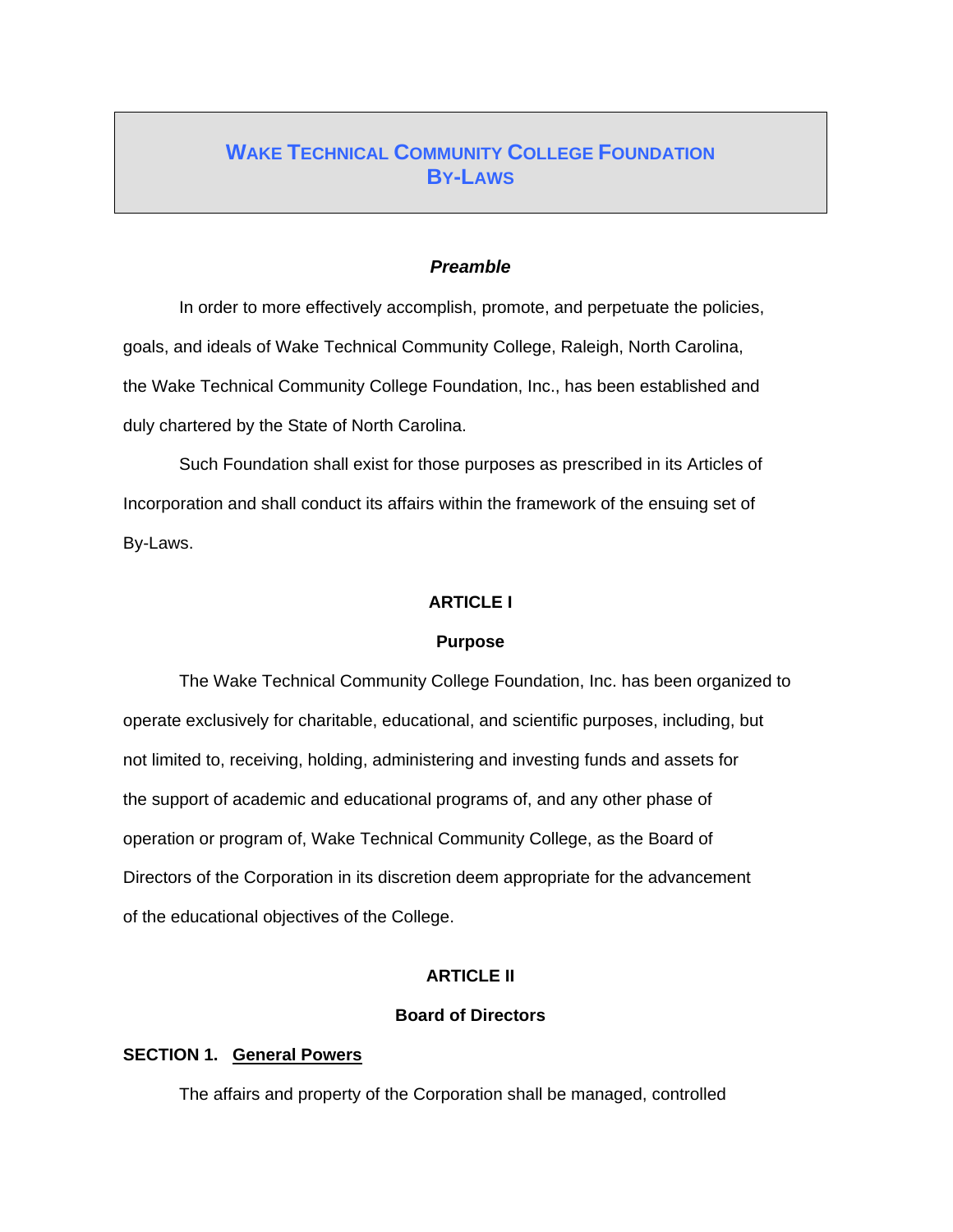and directed by the Board of Directors. The Board of Directors shall have, and may exercise, any and all powers provided in the Articles of Incorporation or the North Carolina Non Profit Corporation Act that are necessary or convenient to carry out the purposes of the Corporation.

### **SECTION 2**. **Number**

 The number of directors constituting the Board of Directors shall be established by resolution of the Board of Directors, but shall not be less than three nor more than fifty.

### **SECTION 3. Ex-Officio Directors**

 There shall be four (4) Ex-Officio Directors. The following shall be members of the Board during their respective terms of office and shall serve ex-officio with full voting rights:

- 1. The Chair of the Board of Trustees of Wake Technical Community College;
- 2. The President of Wake Technical Community College;
- 3. The Executive Director of the Corporation;
- 4. One member of the Board of Trustees of Wake Technical Community College nominated by the Chair of such Board and approved by such Board.

# **SECTION 4**. **Public Directors**

There shall be up to twenty-seven (27) Directors of the Board. Public members shall be elected by the Board of Directors of the Corporation from nominations submitted by the Executive Committee. Nominations may also be made by the general membership of the Board of Directors. All Public Directors shall be elected for a term of three (3) years or until successors are elected and qualified. Directors may be re-elected without limitation.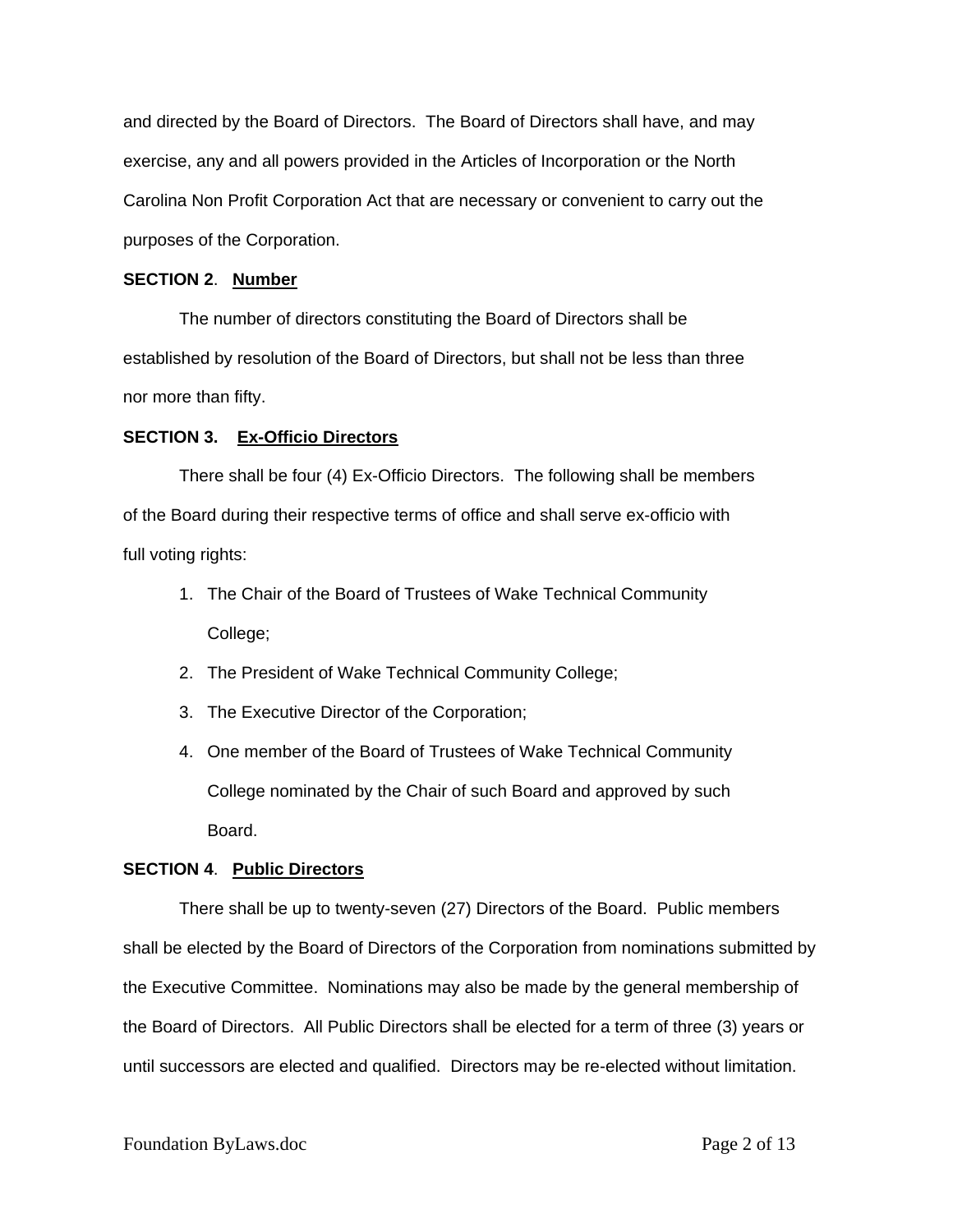# **SECTION 5. Vacancies**

 When an ex-officio member of the Board shall cease to hold an office as designated in Section 3 of Article II, the person appointed or elected to replace or act for such member in that office shall serve as a member of the Board of this Corporation.

 Any vacancy occurring among Public Directors, including a vacancy caused by death, resignation, removal or an increase in the number of directors comprising the board, shall be filled by the affirmative vote of a majority of the remaining Directors in office, even though less than a quorum, for the duration of the unexpired portion of the vacancy.

 The continuation of a vacancy in an ex-officio position or a public position shall not be deemed to be a default in the terms of the Articles of Incorporation or in the terms of these By-Laws and the Board shall have full authority to continue to operate.

# **SECTION 6. Resignations/Absences/Removal**

 A director may resign at any time by giving notice thereof in writing to the Chair.

 Any director who is absent, unexcused, from three consecutive meetings of the board shall be considered to have resigned. The Chair may excuse absences due to illness or business or professional conflict.

 Any Public Director may be removed from the Board for any cause whatsoever by a vote of two-thirds of the existing Board.

# **ARTICLE III**

#### **Meetings of the Board of Directors**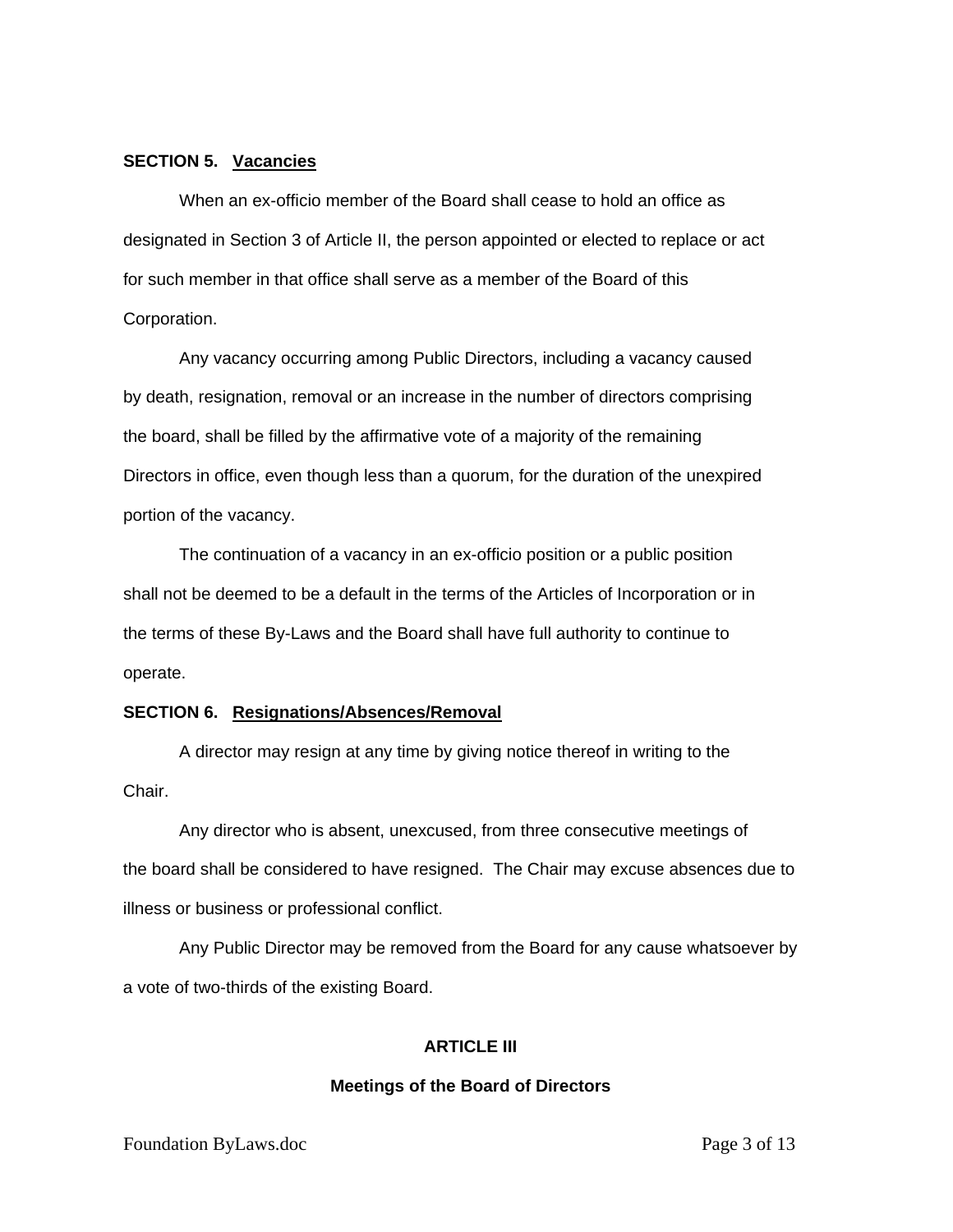# **SECTION 1. Regular Meetings/Special Meetings**

The Board of Directors shall hold at least one regular or annual meeting during each fiscal year at a time and place specified by the Chair of the Board.

 Special meetings shall be called by the Chair at his or her discretion, at the request of one third of the Directors in office, at the request of the Executive Director. A special meeting may be held at any place designated in the call of such a meeting.

 Any one or more or all of the Directors or members of a committee may participate in a meeting of the Board of Directors or committee by means of a conference or similar communications device that allows all persons participating in the meeting to hear each other. Participation in a meeting by means of a conference call or similar communications device shall be deemed presence in person at such a meeting.

#### **SECTION 2. Action Without Meetings**

 Any action required or permitted to be taken at any meeting of the Board of Directors or of a committee of directors may be taken without a meeting if the text of the resolution or matter agreed upon is sent to all the Directors in office or all of the members of the committee of directors and all of the Directors in office or all of the members of the committee of directors consent to such action in writing, setting forth the action taken. Such consent in writing shall be filed with the minutes of the Board or the committee and have the same force and effect as a vote of the Board of Directors or of the committee at a meeting whether done before or after the action so taken.

# **SECTION 3. Notice of Meetings**

 Notice of the annual meeting of the Board of Directors shall be given to each Director by mail or email at least ten days in advance of the meeting. Special meetings may be held upon notice of three days. Notice of a meeting shall specify Foundation ByLaws.doc **Page 4 of 13**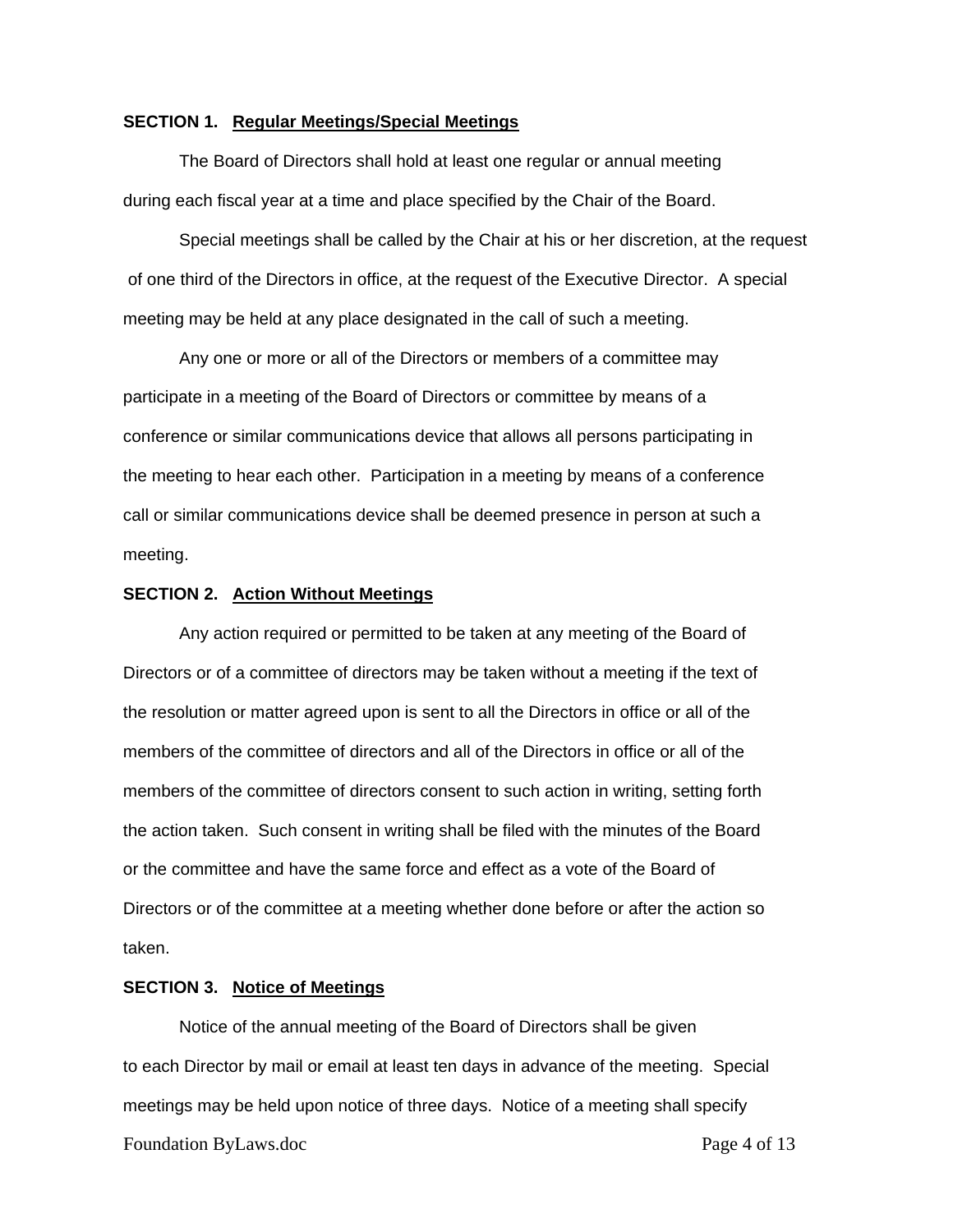the date, time and place of the meeting, but, except as provided in Article VIII, need not specify the purpose for the meeting or the business to be conducted. Nothing herein shall prevent the directors from meeting and acting without notice of agreement.

 A Director may waive notice of any annual or special meeting by written statement filed with the Board, whether signed before or after the annual or special meeting. Attendance by a Director at any meeting shall also constitute a waiver of notice of such meeting, except where a Director states that he or she is attending for the express purpose of objecting to the transaction of any business on the grounds that the meeting was not lawfully called or covered.

# **SECTION 4. Quorum**

 A majority of the members of the Board shall constitute a quorum for the transaction of business. If a quorum is not present at a meeting, a majority of the directors present may adjourn the meeting to another time without further notice.

### **ARTICLE IV**

# **Officers and Agents**

# **SECTION 1. Officers**

 The officers of the Corporation shall be the Chair, Vice Chair, the Executive Director, Secretary and the Treasurer, and such other officers and assistant officers such as an assistant secretary or assistant treasurer as may from time to time be deemed advisable by the Board of Directors.

# **SECTION 2. Election and Terms**

 The Board of Directors at its annual meeting, shall elect, by majority vote, one Director as Chair to serve a two-year term, beginning July 1. Prior to the beginning of the second year of the Chair's term, the Board shall elect a Chair-elect to succeed the retiring Foundation ByLaws.doc **Page 5 of 13**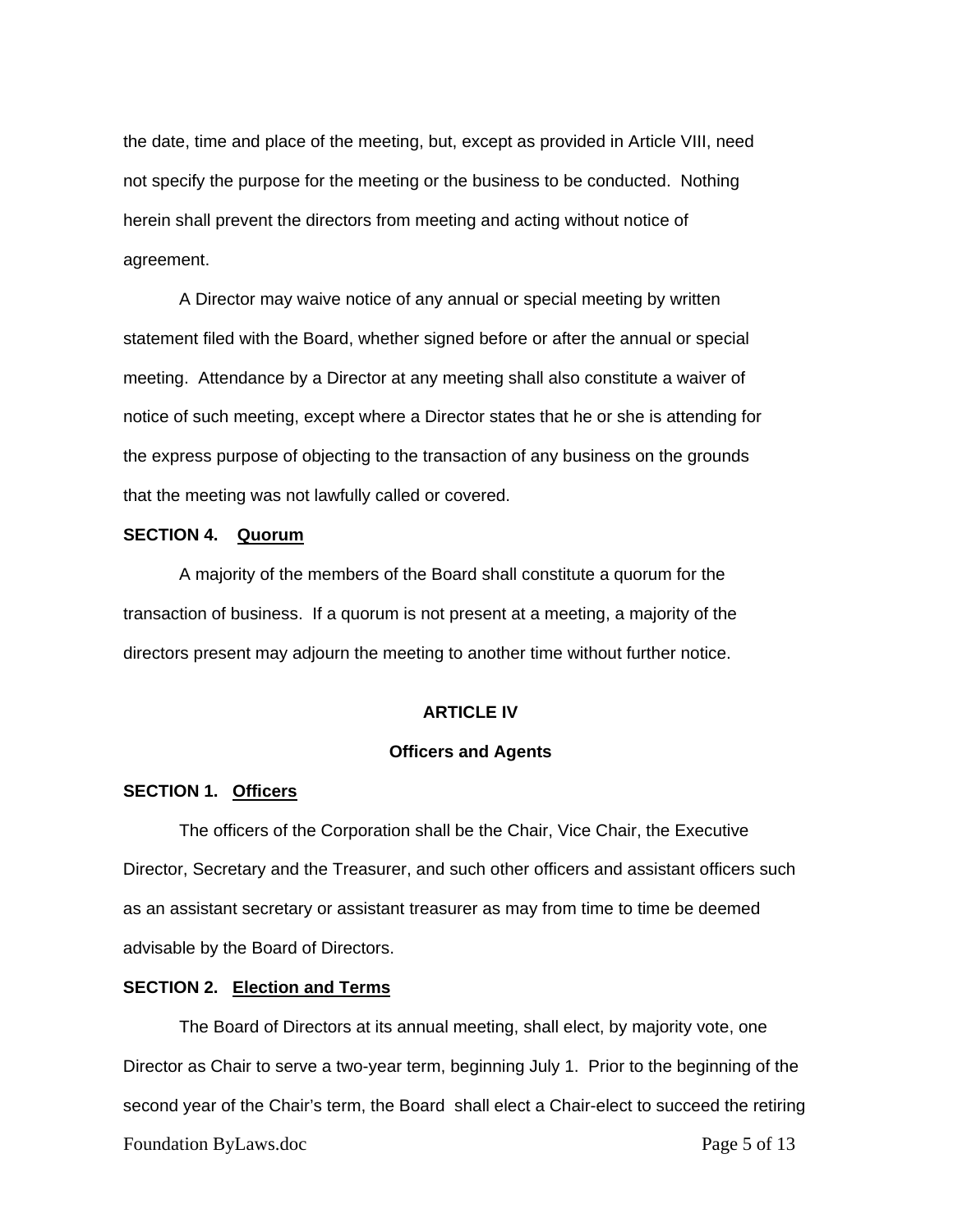Chair. The progression of such Chair-elect to the position of Chair shall be confirmed by the Board at its annual meeting.

 The Vice Chair, Secretary and Treasurer shall be elected from the membership of the Board of Directors at the annual meeting for a term of one year. Other officers and assistant officers may, but need not, be members of the Board of Directors. They shall be elected by the Board of Directors as deemed necessary for a one-year term.

 All officers shall hold office until their successors can be elected and qualified. Any vacancy occurring in any office of the Corporation may be filled by the Board of Directors for the unexpired portion of the term of office.

# **SECTION 3. Removal**

 Any officer of the Corporation may be removed at any time when a majority of the directors in office determines that the best interests of the Corporation will be served thereby.

#### **SECTION 4. Compensation**

 The Chair of the Board, the Chair-elect, the Vice Chair, Secretary and Treasurer and Directors of the Corporation, with the exception of the Executive Director, and/or any other employees or agents, shall serve without compensation.

 The Executive Director and/or any other employees or agents shall be paid such reasonable salaries or compensation for services rendered as shall be agreed upon and fixed by the Board of Directors.

# **ARTICLE V**

# **Powers and Duties of Officers and Agents**

# **SECTION 1. The Chair**

 The Chair of the Board shall be elected from the Board membership for a two-year term. He or she, subject to the control of the Board of Directors, shall have

Foundation ByLaws.doc **Page 6 of 13**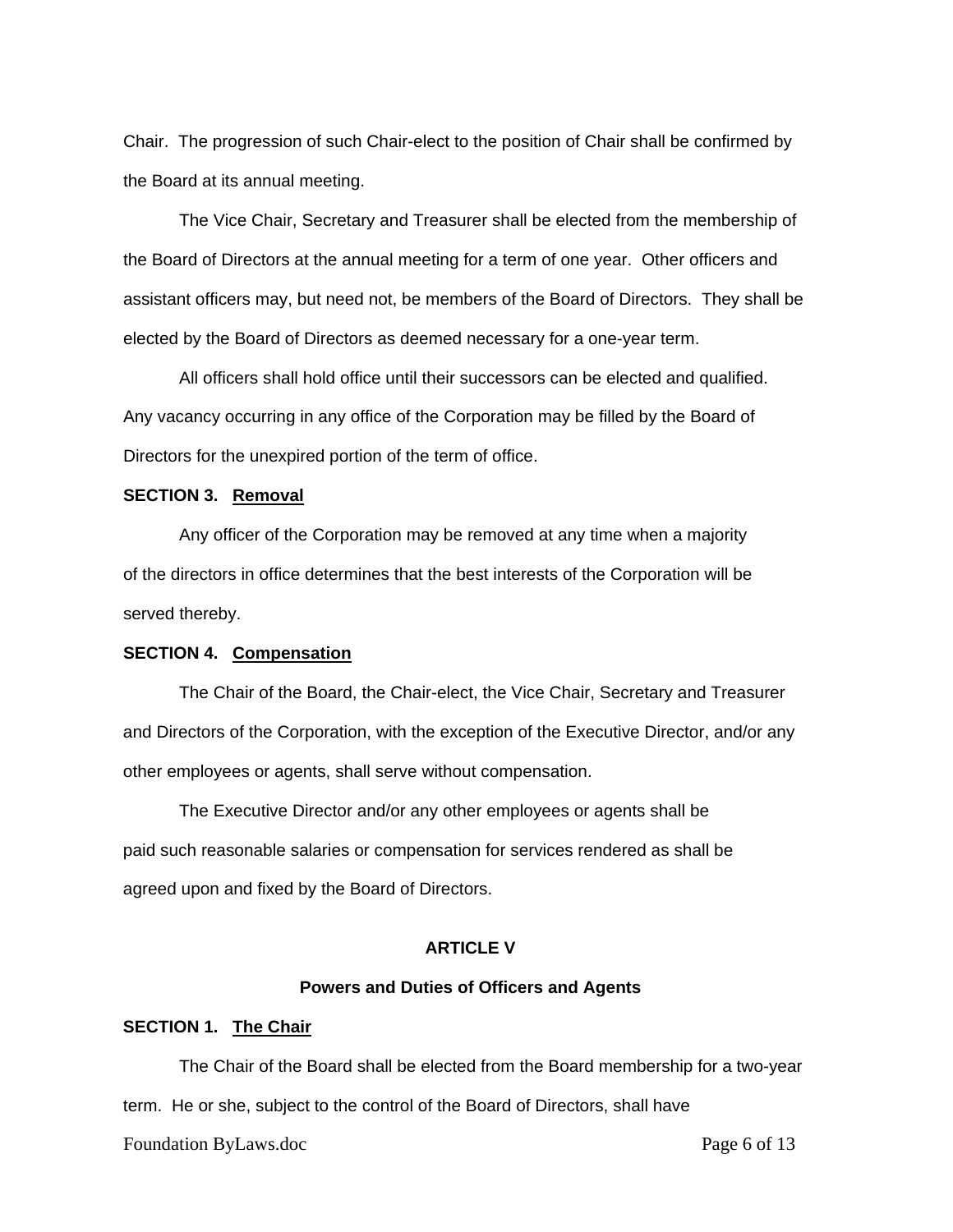general supervision of all affairs of the Corporation and shall see that all orders of the Board of Directors are carried into effect.

# **SECTION 2. Vice Chair**

The Vice Chair shall be elected from the Board membership for a one-year term and shall, in the absence or disability of the Chair, perform the duties and exercise the powers of that office. In addition, he or she shall perform such other duties and have such other powers as the Chair or the Board of Directors shall prescribe.

# **SECTION 3. The Secretary**

 The Secretary shall be the President of the College, unless otherwise provided by the Board of Directors, and shall keep accurate records of the acts and proceedings of all meetings of the Board of Directors and/or such other actions of the Corporation as the Board of Directors shall direct. He or she shall give or cause to be given all notices in accordance with these By-Laws or as required by law. He shall have custody of the Corporate seal of the Corporation and he or she shall have authority to affix the same to any instrument requiring it. He shall sign such instruments as may require his signature, and, in general, shall perform all duties incident to the office of Secretary and such other duties as may be assigned from time to time by the Chair or by the Board of Directors.

 Any of the foregoing duties may be carried out by the Executive Director or may be delegated to an assistant secretary who, but need not be, a member of the Board.

### **SECTION 4. The Treasurer**

 The Treasurer shall be elected from the Board membership for a one-year term and shall have custody of all funds, securities and properties belonging to Foundation ByLaws.doc **Page 7 of 13**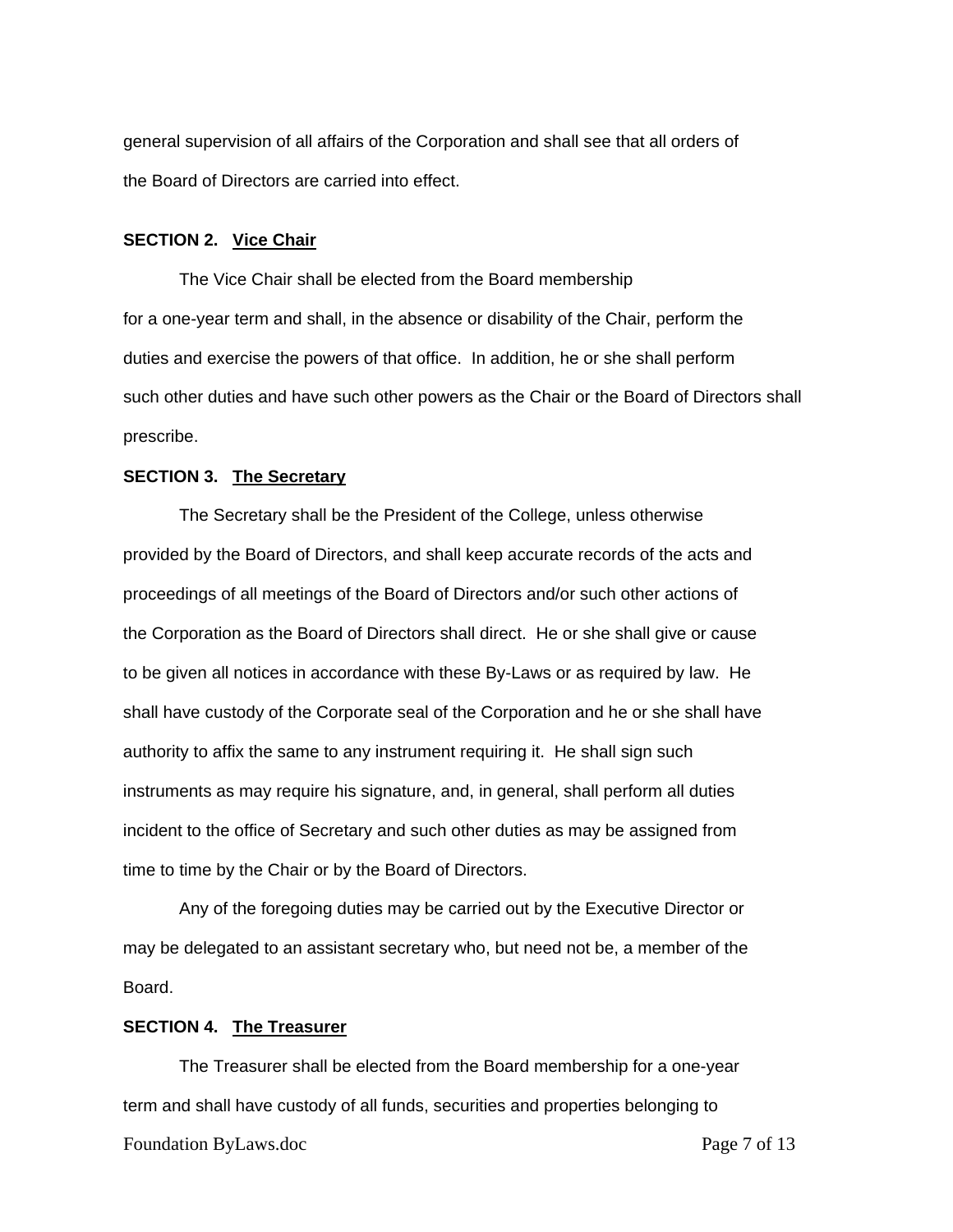the Corporation and shall keep in books belonging to the Corporation full and accurate accounts of all receipts and disbursements. He or she shall deposit or cause to be deposited all monies, securities, and other valuable effects in the name of the Corporation in such depositories as may be designated for that purpose by the Board of Directors.

He or she shall disburse the funds of the Corporation as may be ordered by the Board of Directors, or its delegate, and shall render to the Chair and to the Board of Directors at the annual meeting of the Board and/or whenever requested by them, an account of all his or her transactions as Treasurer and of the financial condition of the Corporation.

 Any of the foregoing duties may be carried out by the Executive Director or may be delegated to an assistant treasurer who may, but need not be, a member of the Board.

 The Treasurer shall, in general, perform all such duties as may be assigned to him or her from time to time by the Chair or by the Board of Directors.

#### **SECTION 5. Executive Director**

 The Executive Director of the Corporation shall be the Chief Executive Officer of the Corporation and shall be designated by the Chair of the Board of Directors and the President of Wake Technical Community College and approved by a majority vote of the Board of Directors of Wake Technical Community College Foundation and, subject to the control of the Board of Directors, shall perform all duties customary to that office and shall supervise and control all of the affairs of the Corporation in accordance with any policies and directives approved by the Board of Directors. He or she and such other officers as may be authorized by the Board of Directors may enter into and execute on behalf of the Corporation contracts, leases, debt obligations and all other forms of agreements, or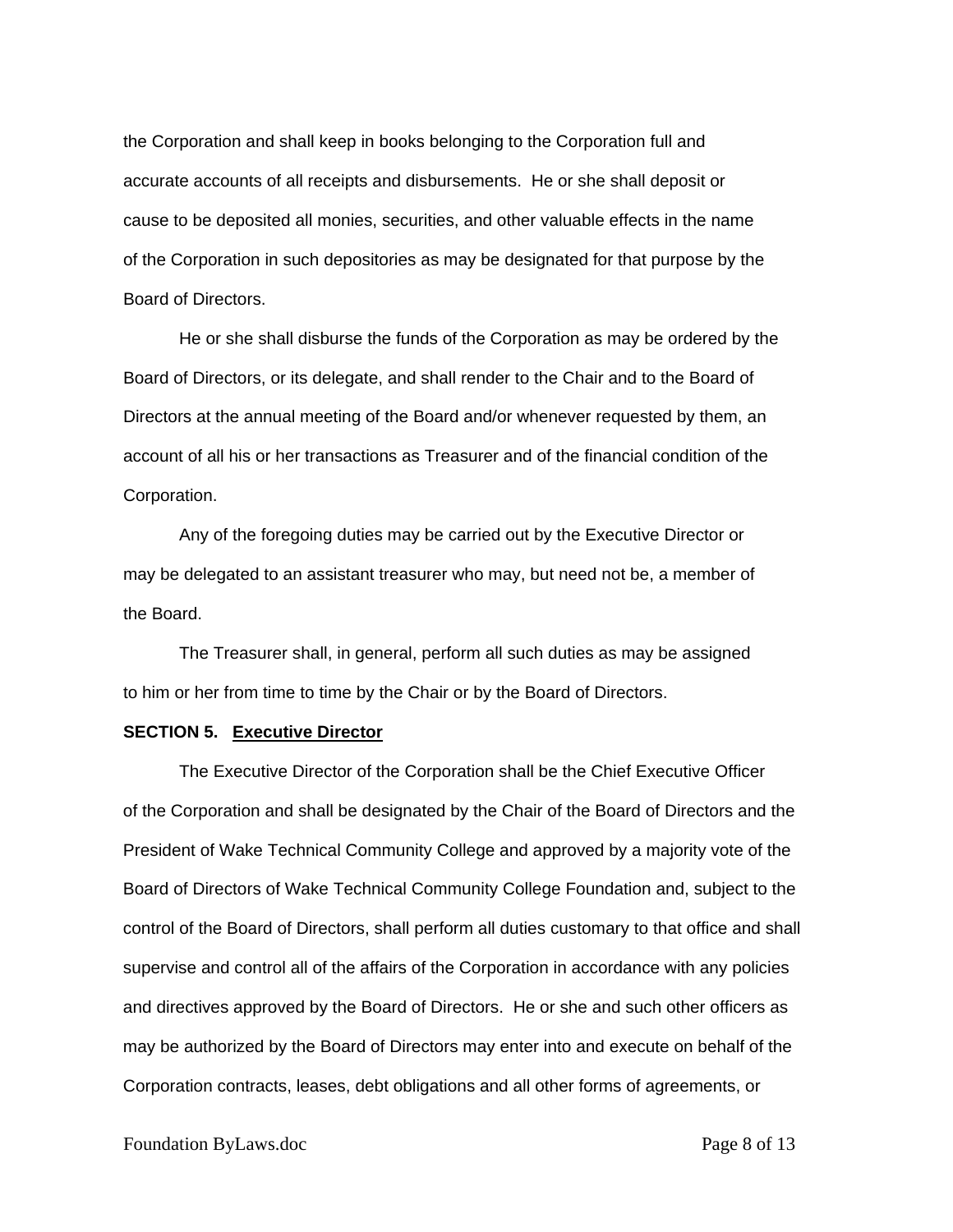instruments whether under seal or otherwise, permitted by law, the Articles of Incorporation and these By-Laws; except where such documents are required by law to be otherwise signed and executed, or where the signing and execution thereof shall be exclusively delegated to some other officer or agent of the Corporation.

 The position of Executive Director of the Corporation shall be considered a senior level position and shall report to the President of the College on a day to day basis and receive administrative supervision from the President of the College, and report to the Board of Directors and Chair of the Foundation on a periodic basis and at other times as requested by the President of the College or the Chair of the Foundation.

# **ARTICLE VI**

# **Committees**

### **SECTION 1. Executive Committee**

 By a vote of the majority of the Directors in office, the Board of Directors may designate annually an Executive Committee consisting of the Chair, Chair-elect, Vice Chair, Secretary, Treasurer and one member elected at large. The Board of Directors may designate one or more other directors as alternate members of the Executive Committee who may replace any absent or disqualified members at any meeting of the committee upon the request of the Chair. Executive Committee shall have such authority as the Board of Directors shall grant to it for the management of the Corporation, including the power to authorize the seal of the Corporation to be affixed to all papers which may require it. The Executive Committee shall keep regular minutes of its proceedings and shall report the same to the Board of Directors when required.

### **SECTION 2. Administrative Committees**

 The Chair of the Board may appoint the following administrative committees and their respective Chairs: (1) Investment Committee (2) Audit Committee (3) Institutional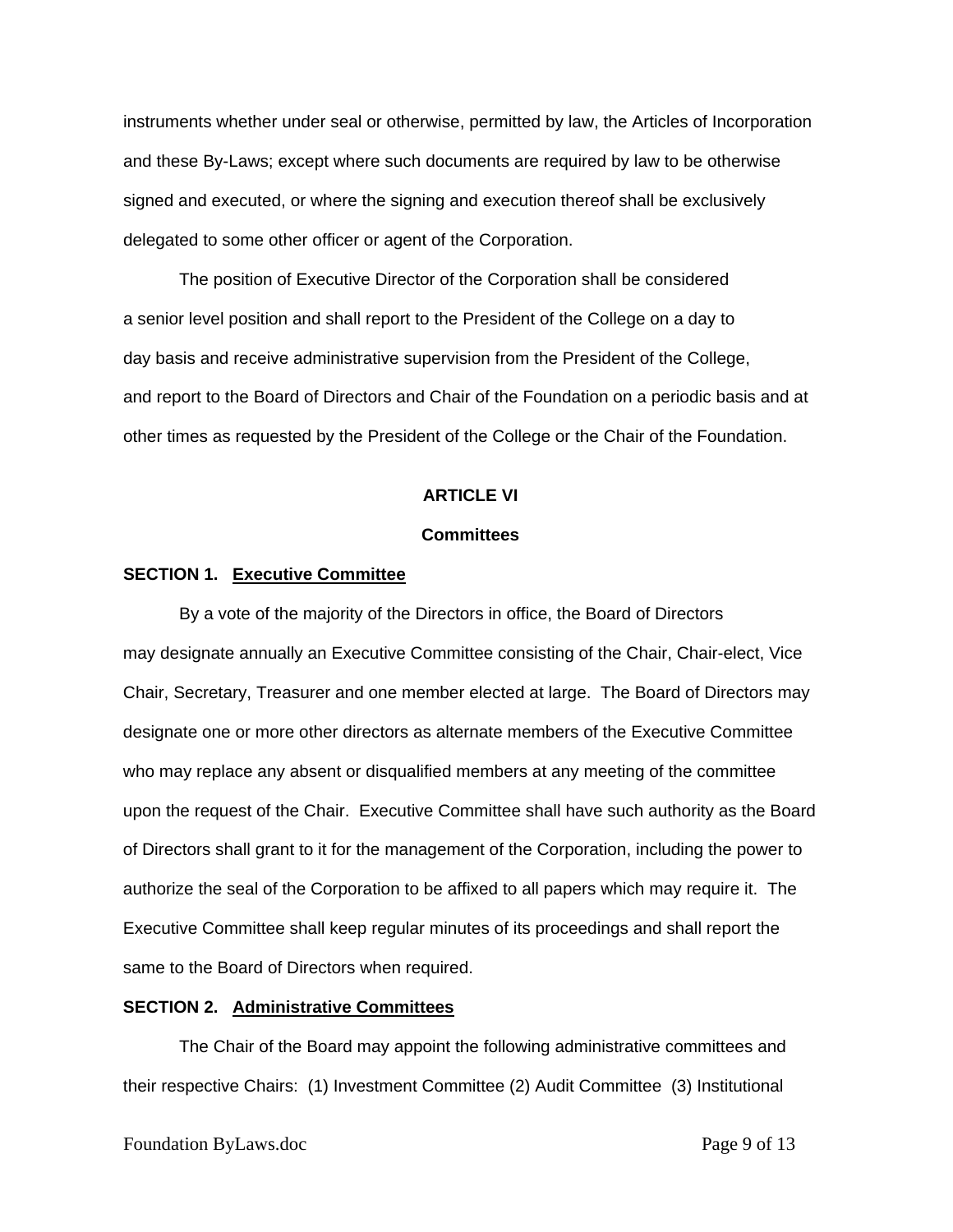Advancement Committee. These committees shall have and exercise the authority of the Board of Directors in the management of the Corporation; but the designation of such committees and the delegation thereto of authority shall not operate to relieve the Board of Directors or any individual director of any responsibility or liability imposed upon it or him/her by law.

# **SECTION 3. Other Committees**

 Other committee(s) may be created consisting of Directors or other persons, which committee(s) shall have such authority as the Board of Directors may by law and these By-Laws direct. The Chair of the Board shall appoint members to these committees.

# **SECTION 4. Vacancies**

 Vacancies in the membership of any committee may be filled by appointment made in the same manner as that for original appointments.

### **SECTION 5. Quorum**

 Unless otherwise provided in a resolution of the board designating a committee, a majority of the whole committee shall constitute a quorum and the act of a majority of the members present at a meeting at which a quorum is present shall be the act of the committee.

# **ARTICLE VII**

# **Miscellaneous Provisions**

# **SECTION 1. Seal**

 The Corporate Seal of the Corporation shall consist of two (2) concentric circles between which is the name of the Corporation and in the center of which is inscribed "Seal."

# **SECTION 2. Fiscal Year**

Foundation ByLaws.doc **Page 10 of 13**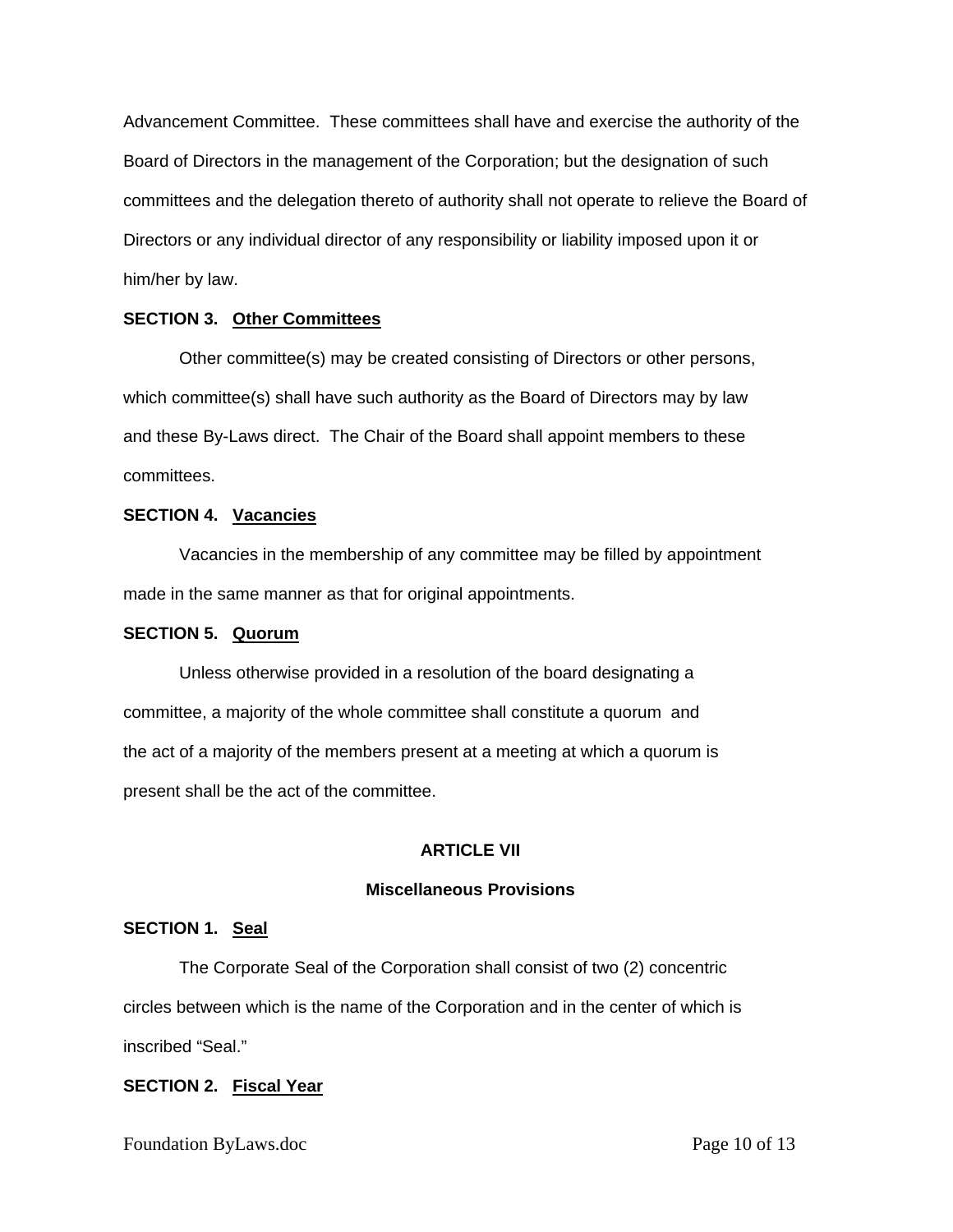Unless otherwise ordered by the Board of Directors, the fiscal year of the Corporation shall be July 1 to June 30.

# **SECTION 3. Indemnification of Directors, Officers and Employees**

The Corporation may indemnify a member of the Board of Directors if:

- 1. He conducted himself in good faith; and
- 2. He reasonably believed (i) in the case of conduct in his official capacity with the Corporation, that his conduct was in the best interests; and (ii) in all other cases, that his conduct was at least not opposed to its best interests; and
- 3. In the case of any criminal proceedings, he had no reasonable cause to believe his conduct was unlawful.

 The termination of a proceedings by judgment, order, settlement, conviction, or upon a plea of no contest is not determinative that the Director does not meet these standards.

 A corporation may not indemnify a Director if the Director was adjudged liable to the Corporation; or if the Director is charged with improper personal benefit to himself, whether or not involving action in his official capacity, in which he was adjudged liable on the basis that personal benefit was improperly received by him.

 Indemnification is limited to reasonable expenses incurred in connection with the proceeding.

 Expenses incurred by a Director in defending a proceeding may be paid by the Corporation in advance of the final disposition of such proceeding and the Director shall repay such amounts unless it shall ultimately be determined that he is entitled to be indemnified by the Corporation against such expenses.

 The Corporation may indemnify and advance expenses to an officer, Foundation ByLaws.doc **Page 11 of 13**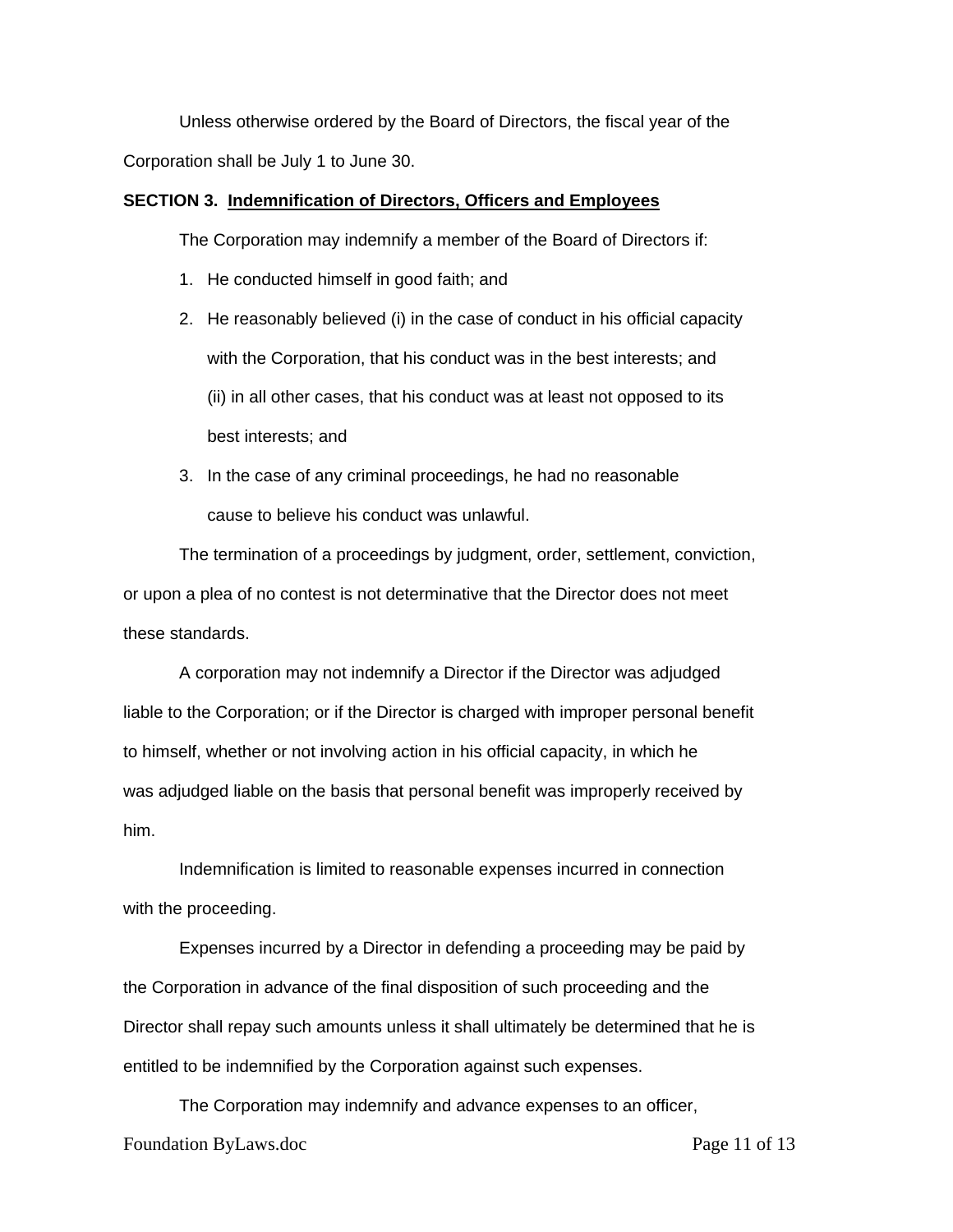employee, or agent of the Corporation to the same extent as a Director.

 The Corporation may purchase and maintain insurance on behalf of an individual who is or was a Director, officer, employee, or agent of the Corporation against liability asserted against or incurred by him/her in that capacity or arising from his status as a Director, officer, employee, or agent, whether or not the Corporation would have power to indemnify him against the same liability.

### **SECTION 4. Checks and Drafts**

 All checks, drafts and other orders for payment of money shall be signed by such officer or officers or such other person or persons as the Board of Directors may from time to time designate. Unless otherwise provided, the same shall be signed by two of the following: Executive Director, Secretary or Treasurer.

### **SECTION 5. Contributions and Disbursements**

 All funds and contributions received by the Corporation shall be deposited in a special account or accounts in such banks, trust companies, brokerages, or other depositories as the Board of Directors shall direct. All disbursements shall be made at the discretion of the Board of Directors in accordance with the objects and purposes of the Corporation as set forth in its Articles of Incorporation.

#### **ARTICLE VIII**

#### **Amendments**

 These By-Laws may be altered, amended or repealed and new By-Laws may be adopted by a majority of the Directors present at any regular or special meeting if at least ten days written notice is given of the intention to take such action at such meeting.

The foregoing By-Laws were adopted in their entirety at a meeting of the Board of *Directors held on the 11th day of November 1991, at which time a quorum was present.*